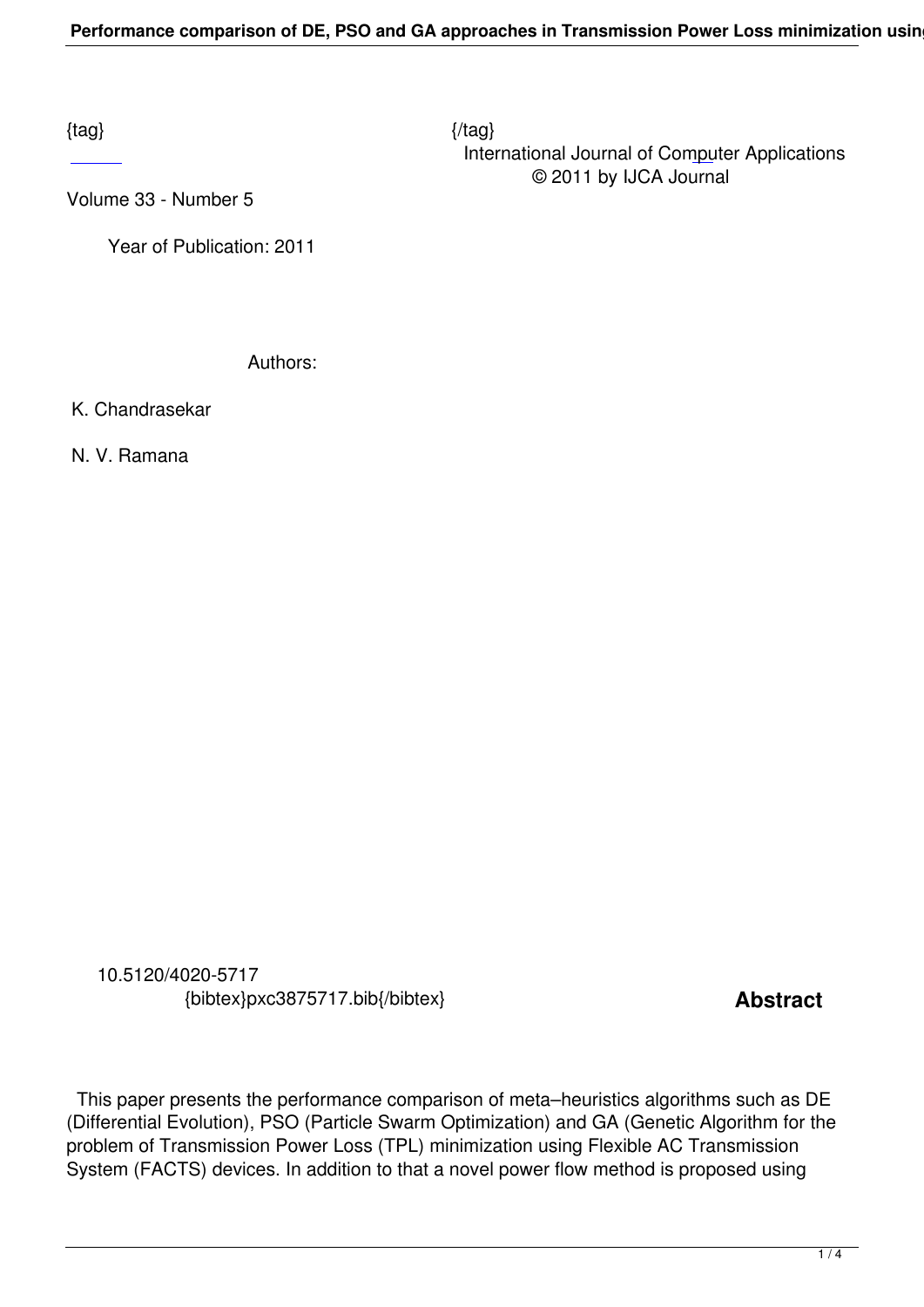Broyden – Shamanski method with Sherman – Morrison formula (BSS) to reduce the computational time without loss of accuracy and the results are compared with the conventional Newton Raphson (NR) method. Simulation test are carried on WSCC 9 bus, New England 39 bus and IEEE 118 bus test systems. Results indicate that location of FACTS device using DE algorithm minimizes TPL better with higher computational efficacy when compared to PSO and GA.

## **Reference**

Mamandur K. R. C, Chenoweth R. D. "Optimal Control of Reactive Power Flow for Improvements in Voltage Profiles and for Real power Loss Minimization", IEEE Trans. Power Apparatus and Syst., Vol. 100, no. 7, pp. 3185 – 3194, Jul. 1981.

Bagriyanik F. G, "Power Loss Minimization using Fuzzy Multi Objective formulation and Genetic Algorithm", IEEE Bologna Power Tech Conference, June 23-26, 2003.

 - Wenjuan Zhang, Fangxing Li and Leon M Tolbert "Review of Reactive Power Planning: Objectives Constraints", IEEE Trans. Power Syst., Vol. 22, no. 4, pp. 2177 – 2186, Nov 2007.

 - Xin-She Yang, "Engineering Optimization – An Introduction to Metaheuristic Applications" John Wiley & Sons, Hoboken, New Jersy, 2010.

 - K Y Lee, M.A. El-Sharkawi, "Modern Heuristic Optimization Techniques" IEEE press and Wiley – InterScience, New Jersy, 2008.

 - Rody P S Oldenhuis, "Trajectory Optimization of a mission to the Solar Bow shock and minor planets", MSc thesis report, Delft University of Technology, Netherlands, Jan 2010.

 - Goldberg D.E. 1989, "Genetic Algorithms in Search, Optimization, and Machine Learning", Kluwer Academic Publishers, Boston, 1989

 - Storn, R. and Price, K., "Differential Evolution - a Simple and Efficient Heuristic for Global Optimization over Continuous Spaces," Journal of Global Optimization, Vol. 11, pp. 341–359, 1997.

 - Kennedy, J. and Eberhart, R. C., "Particle swarm optimization," Proceedings of IEEE International Conference on Neural Networks, pp. 1942–1948, 1995.

 - S. Gerbex, R. Cherkaoui, A.J. Germond, Optimal Location of Multitype FACTS Devices in a Power System by Means of Genetic Algorithms, IEEE Trans. Power Syst., vol. 16, no. 3, August 2001, pp. 537-544.

 - S. Gerbex, R. Cherkaoui, and A. J. Germond, Optimal Location of FACTS Devices to Enhance Power System Security, IEEE Bologna Power Tech Conference, Bologna, Italy, June 2003, 3, pp. 23-26.

N. V. Ramana and K. Chandrasekar, Multi Objective Genetic Algorithm to mitigate the composite problem of TTC, Voltage Stability and Transmission loss minimization, 39th IEEE North American Power Symposium, New Mexico, 2nd October 2007, USA.

Wang Feng, and G. B. Shrestha, Allocation of TCSC devices to optimize Total Transfer capacity in a Competitive Power Market, IEEE PES Winter Meeting, Feb 2001, 2, pp. 587 -593.

 - S. Buhmiler, N. Krejic and Z. Luzanin, Practical Qausi – Newton algorithms for singular non linear systems, Journal on Numerical Algorithms, Springer, vol. 55, n. 4, January 2010, pp 481-502.

 - C. G. Broyden, A class of methods for solving Non Linear Simultaneous Equations, Mathematics of Computation, vol. 19, n. 92, October 1965, pp. 577-593.